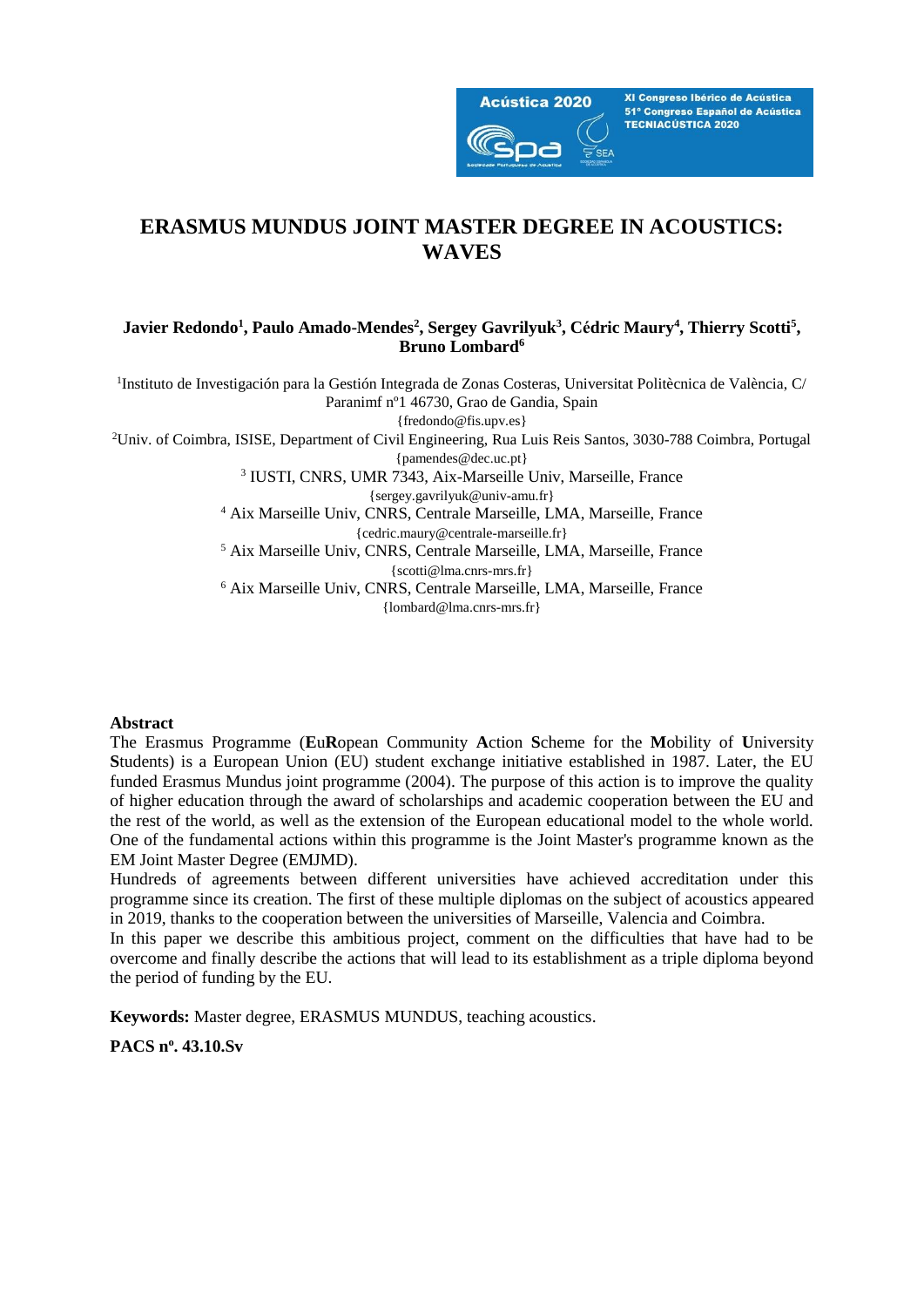### **1 Introduction**

There is a huge number of Institutions that offer diplomas (degree and master) in the field of acoustics in the European territory (see Figure 1). They are generally targeted around a given theme, for example, vibroacoustics. Among the most representative trainings in this field are the Master in Sound and Vibration (Chalmers University, Sweden), focused in Acoustic Applications; the Master in Engineering Mechanics of the KTH Royal Institute of Technology (Stockholm, Sweden), with a strong vibroacoustics component; the MSc in Acoustical Engineering of the University of Southampton (UK), with strong components related to acoustic signal processing; the MSc in Acoustics of the Ecole Centrale Lyon (Lyon, France), with a specialization in aeroacoustics and transportation noise. At the international level, the Master in Acoustics of Penn State University (USA) offers a sound-structure interaction module and courses focused on applications. Some trainings are not dedicated to vibroacoustics, but offer modules at the frontier of this field. This is the case e.g. of the MSc in Mécanique in Paris-Saclay, in France (specialization "Modélisation et Simulation en Mécanique des Structures et Systèmes Couplés"), or the Master in Mechanical Engineering of Sherbrooke (Canada).



Figure 1. Map of the degrees and master courses in acoustics in Europe (courtesy from EAA Schola - the European Web-based University Guide [1]).

A second central subject of the existing acoustic Masters is sound insulation, which is developed in the following Masters: Métiers de la Recherche en Acoustique of the Master Acoustique de l'Université du Maine Le Mans; Environmental and Architectural Acoustics MSc (London South Bank University); MSc in Environmental Acoustics (University of Salford, Manchester, UK); MSc in Architectural Science - Audio and Acoustics - High Performance Buildings (University of Sydney, Australia); KAIST-DTU Dual Degree Master Programme in Engineering Acoustics, dedicated to Environmental, architectural and audio acoustics (International Master between the South-Korea KAIST and Technical University of Denmark); LaSalle Master in Mechanical Engineering, speciality Architectural Acoustics, University of Barcelona (Spain); Master in Acoustical Engineering, Universidad Politecnica de Madrid (Spain), specialization in building acoustics; Joint Master in Acoustical Engineering: Noise Pollution between University of Granada (Spain) and University of Cadiz (Spain).

Non-destructive testing (NDT) is a third specialization of existing master courses. It is covered in the MSc in NDT in Dresden International University (all courses taught in English); the MSc in NDT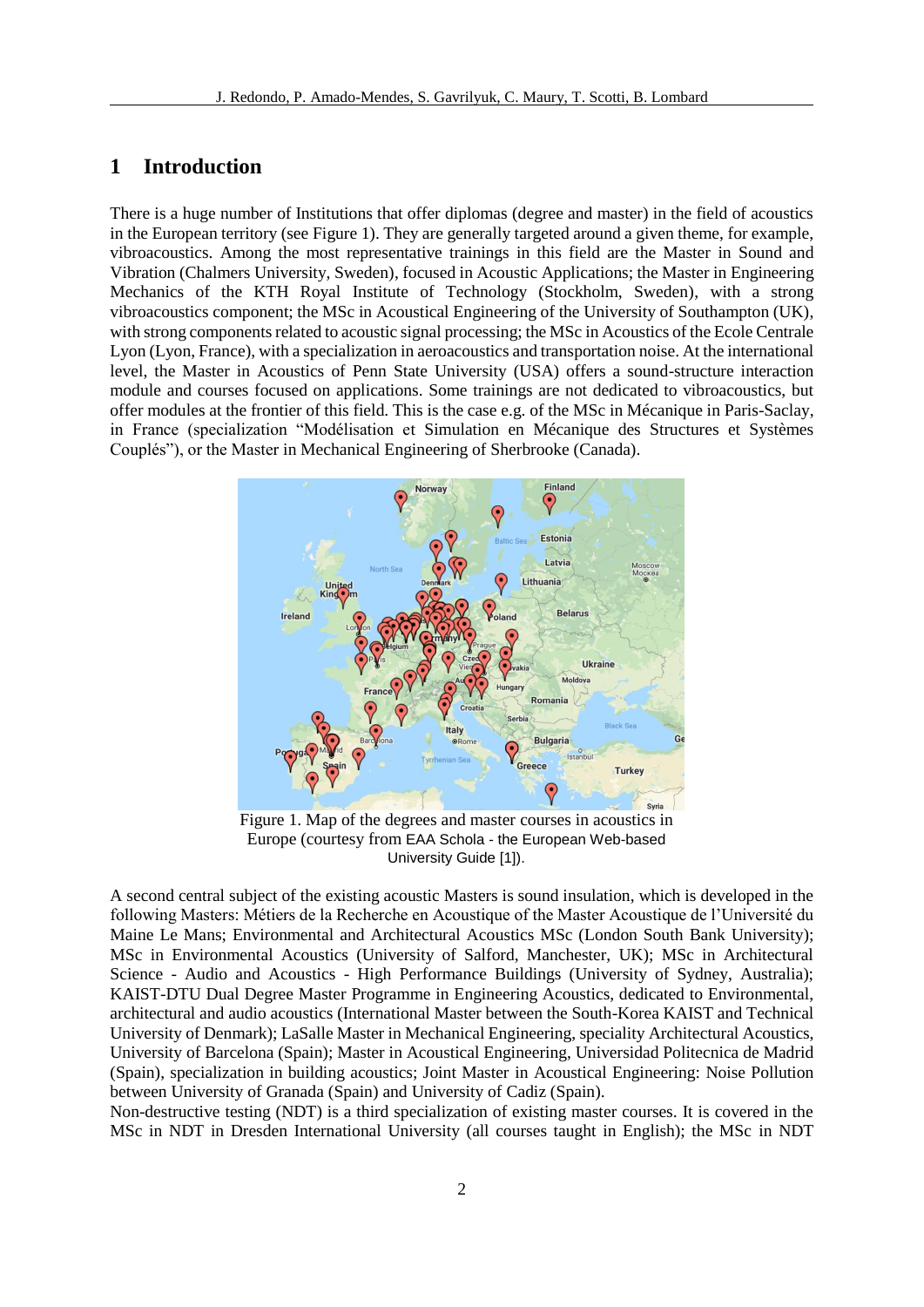University of Wales (UK); the MSc Ingénierie Acoustique from the Master de Mécanique de l'Université Paris-Saclay (France); the Master of Acoustics of the University of Bergen (Norway) with a significant part dedicated to ultrasound applied to the energy, oil and marine industries. In these cases, Acoustics is just one mean to characterizing the objects and media, not the core of the teaching. Finally, several Master courses are dedicated to musical acoustics, for example the ATIAM Master in Paris (France).

Up to now, none association between universities had managed to achieve the distinction within the Erasmus Mundus Joint Master Degree (EMJMD) program. The European Union (EU), through Action 1 of the Erasmus Mundus programme, supports Joint Programmes (Master Courses and Joint Doctorates) that are operated by groups of higher education institutions from the EU and, since 2009, in the whole world. They provide an integrated course and joint or multiple diplomas following studies or research in at least two higher education institutions.

The European Union's Erasmus Mundus programme aims to enhance quality in higher education through scholarships and academic co-operation between the EU and the rest of the world. Scholarships cover participation costs, living expenses, and insurance for the duration of the studying period. Many students also can profit from a contribution to travel costs.

In 2018, a new consortium of institutions started working on what would be the first joint master's degree in acoustics with the approval of The Education, Audiovisual and Culture Executive Agency or EACEA. The name chosen for this joint master was WAVES (Waves, Acoustics, Vibrations, Engineering and Sound). The programme WAVES is a two-year international Master course, fully taught in English, awarding multiple national Master degrees and a Joint Diploma Supplement with the support of the Erasmus Mundus Programme of the European Union.

## **2 The programme EMJMD WAVES**

The EMJMD WAVES will provide the students with a wide spectrum of scientific knowledge and skills in Acoustical Engineering, from advanced modelling of wave phenomena to the sustainable development of silent transport systems in urban areas. The graduates will gain an international expertise to tackle the growing challenges that will face tomorrow's acoustical engineers in industrial and academic contexts. They will contribute to reduce the environmental impact of noise, to enhance the performance of audio and sound equipment systems or to improve structural health monitoring devices. These domains are a source of highly-skilled jobs in a large number of industrial sectors such as transports (aeronautics, automotive and rail), buildings and infrastructures, energy (structural monitoring of nuclear powerplants, windfarms…), audio systems and musical instruments, oceanography and geophysics.

Four universities, associated according to their location, have been involved in this project, following previous collaborations among them (mobility partnerships and/or joint research work):

- University of Coimbra (UC);
- Polytechnic University of Valencia (UPV);
- Aix-Marseille University (AMU) United With École Centrale Marseille (ECM).

The University of **Coimbra** (UC) is one of the oldest universities in the western world and has been classified as UNESCO World Heritage since June 2013. UC constitutes a reference in higher education and scientific research in Portugal, with excellent academic reputation recognized worldwide. It includes 8 faculties and 37 research centres, providing teaching and conducting research in various scientific domains, including on science and technology related areas. One of its key specialization is Sustainable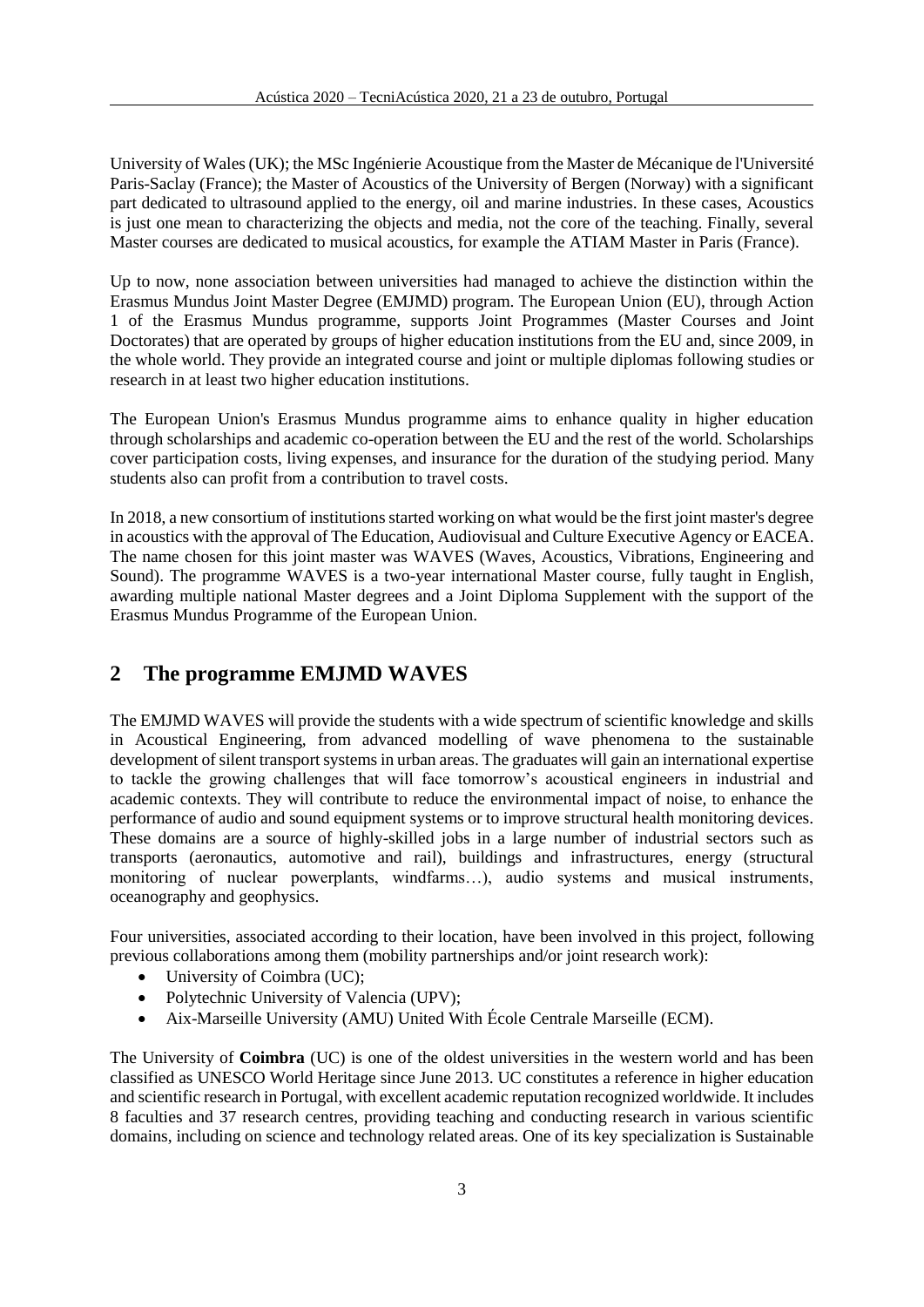Constructions and Acoustic Efficiency in Urban Environment, which is part of the Master WAVES programme. It is strongly linked to the Institute for Sustainability and Innovation in Structural Engineering (ISISE) that presents a considerable number of collaborations with industrial companies, mainly in the scope of consultancy works, specific partnerships or Research & Development- Innovation (R&DI) projects on topics related to building and room acoustics, noise control, vibrations and innovative acoustic solutions. Several Master and PhD Theses have been conducted with companies in the context of R&DI projects.

The city of **Valencia** is an important place of business and cultural heritage. The Polytechnic University of Valencia (UPV) is ranked first among Spanish technological universities, according to the Shanghai Ranking. With its nearly 2.000 international students per year, the UPV actively promotes intercultural exchanges. Among the three UPV campuses, the Escuela Politecnica Superior de **Gandia** stands out for its experience in various fields within Acoustics, such as architectural acoustics, simulation and ultrasound applications. Acoustics at UPV is strongly linked with the Research Institute for Integrated Management of Coastal Areas (IGIC). Moreover, a large number of companies devoted to electroacoustics have long lasting fruitful collaboration with UPV (DAS audio, Lynx Audio, Equipson, Beyma, and so on). Furthermore, almost all of these companies have employed graduates from Master's degrees in acoustic engineering in their staffs. The same happens in the field of ultrasound applications, especially in underwater acoustics, where the last years' activities have led to the creation of a cluster research unit between IGIC and the "Spanish Institute of Oceanography" from the "Ministry of Science, Innovation and Universities".

**Marseille** is nowadays France's largest city on the Mediterranean coast and the largest port for commerce, freight and cruise ships. It is also well known for its national park of sublime coves called Calanques. The city was the European Capital of Culture in 2013 and the European Capital of Sport in 2017. Aix-Marseille University (AMU), the Coordinating Institution of the Master WAVES, is the largest French University in terms of number of students (78.000 students). It has been one of the three French universities labeled Excellence Initiative (IDEX A\*Midex), in 2012, in the framework of the French "Investment for the Future" Program, and permanently granted this label after 2016. The Ecole Centrale Marseille (ECM) - or Central Graduate School - which belongs to the prestigious group of French Central Schools, is more focused on engineering. It trains generalist engineers with strong scientific and management skills. Several AMU and ECM partner laboratories are internationally recognized in Acoustics. They constitute the Federation of Research Fabri de Peiresc in Marseille, which regroups four engineering laboratories: the Laboratory of Mechanics and Acoustics (LMA), the Institute for Research on Non-Equilibrium Phenomena (IRPHE), specialized on turbulence and aero-acoustics, the Laboratory of Mechanics, Modeling and Green Processes (M2P2), the University Institute of Industrial Thermal Systems (IUSTI) and the Fresnel Institute which has strong expertise on metamaterials. An example of excellent relationships between industry and labs concerns the case of musical instruments. The LMA has worked for several years with Yamaha (world leader in musical instruments) and Buffet- Crampon (world leader in wind instruments). A joint laboratory, LIAMFI, has been recently created with these companies which now provides master internships, PhD theses and post-doctoral positions.



Figure 2: Laboratories involved in WAVES. Left: ISISE (at DEC, UC, Coimbra); center: IGIC (UPV-Gandía-Valencia), right: LMA (Marseille).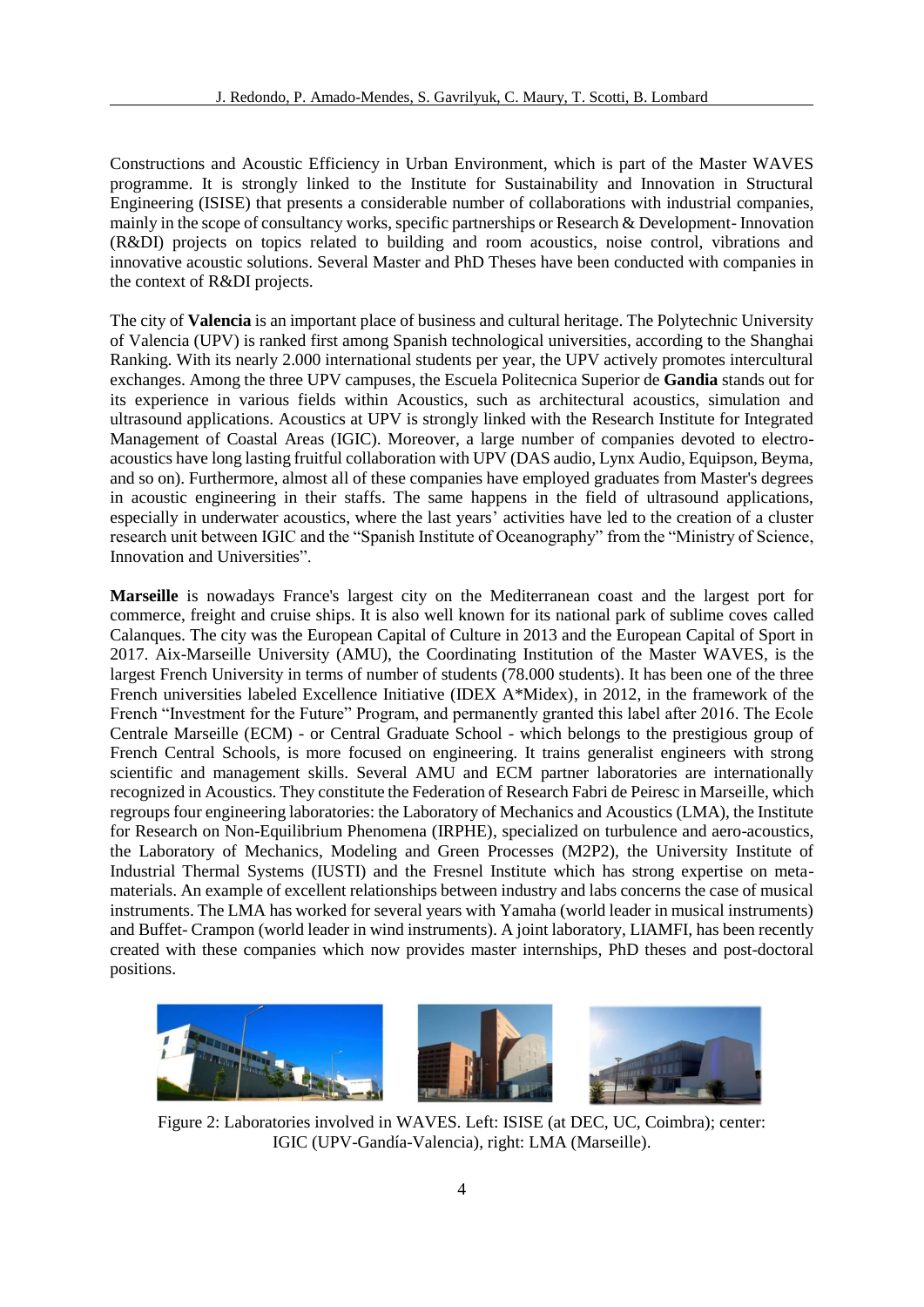### **2.1 The EMJMD WAVES curriculum**

The WAVES study plan is built as a two-year program, along 4 semesters, each validated by 30 ECTS, enabling the students to become proficient in the main applications: urban noise, acoustic insulation, structural control, health monitoring, non-destructive testing and nonlinear acoustical systems. These subjects represent an important part of the market of Acoustics and the research activities in this field throughout the world.

The main objective of the Master WAVES is to provide the students expertise in experimental methodology, numerical modelling and theoretical knowledge in order to be able to design, characterize, model and understand acoustical systems and devices. To this end, it should prepare students to develop creative approaches to solve problems related to identification, application and production of acoustical systems, using fundamental and transdisciplinary knowledge in Acoustics and being able to mobilize various multidisciplinary parties and abilities.

Built on its international nature and on the broad spectrum of Acoustics, the Master WAVES aims to train highly qualified and creative graduates that will become the next-generation scientific executives, with a strong capacity to adapt themselves to new professional contexts, to address ethical, environmental and societal challenges related to Acoustics, and to get involved in the creation of hightechnology companies. The teaching of academic subjects imply both fundamental sciences (mechanics, mathematics) and applied topics (electroacoustic, experimental techniques). These subjects have been well identified to give students the core skills required to be an innovative engineer in acoustics. The educational programme is designed to ensure that the WAVES graduates have acquired a triple proficiency in theory, numerical modeling and experimental techniques. The detailed programme is reported here. The syllabus splits into 5 main groups:

- Fundamentals of Acoustics (16 ECTS);
- Methods for acoustical engineering (14.5 ECTS);
- Applications of Acoustics (26 ECTS);
- Advanced topics on Acoustics (25 ECTS);
- Additional key competencies (8.5 ECTS).

The mobility scheme during the this Programme can be summarized as follows:

- Semester 1, hosted by the **University of Coimbra** (**Portugal**):
	- o oriented towards engineering applications, along with the teaching of fundamentals and methods of acoustics that allows to tackle problems arising in practical common situations;
	- o emphasis will be put during this semester on structural dynamics and building acoustics.
- Semester 2, hosted by the **Polytechnic University of Valencia**, campus of **Gandia** (**Spain**):
	- o strengthening of fundamental knowledge and introduction to a wider range of numerical and experimental methods;
	- o the variety of acoustic fields will also be addressed: psycho-acoustics, electro-acoustics, room acoustics, ultrasounds, musical acoustics and underwater acoustics.
- Semester 3, jointly hosted by **Aix-Marseille University** and **the Ecole Centrale Marseille** (**France**):
	- o devoted to specialization in tomorrow's acoustical engineering: environmental engineering acoustics, complex media, nonlinear systems, etc...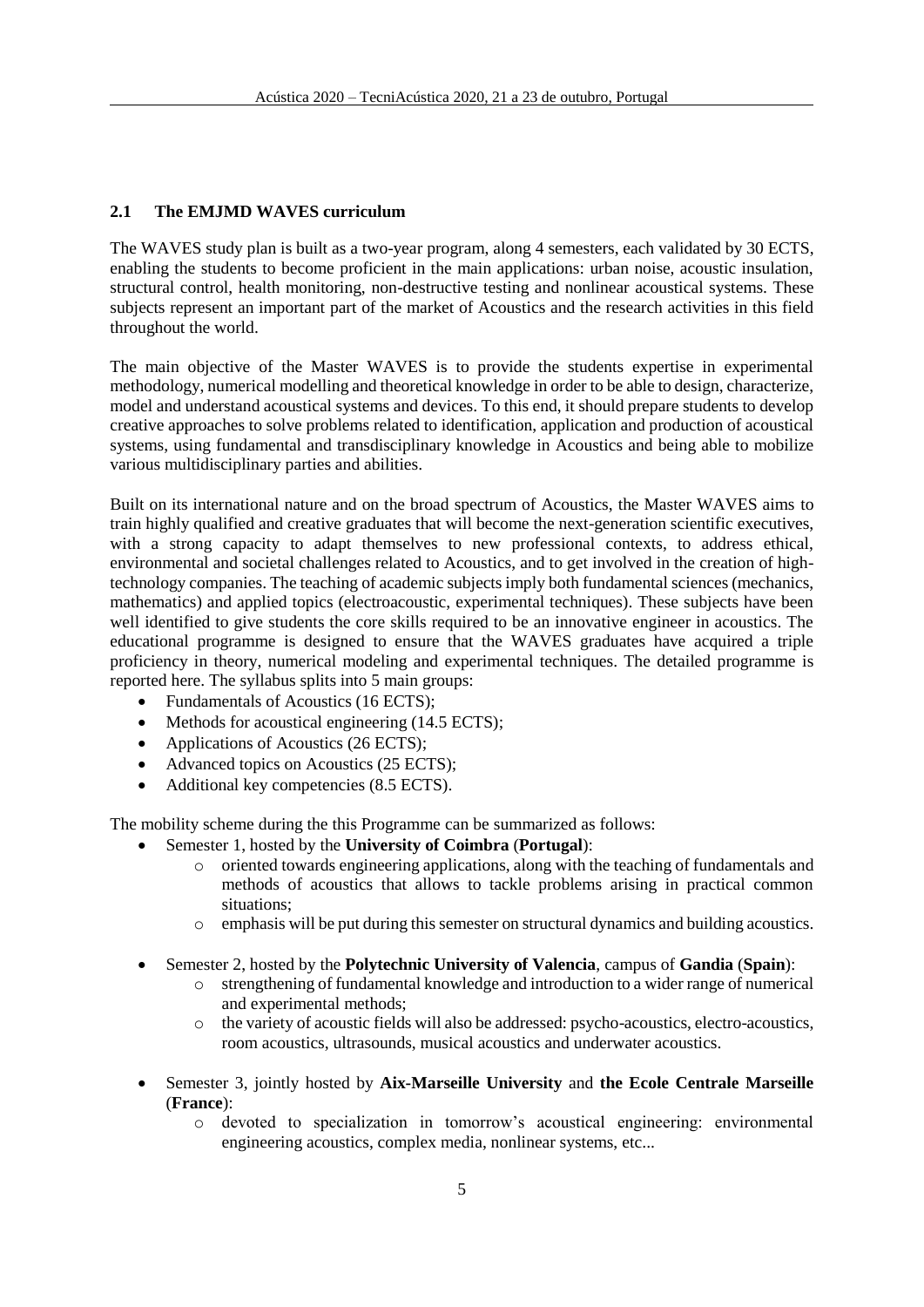- Semester 4: worldwide!
	- o 20 Associated Partners and 21 Industrial Partners all over the world offering internship opportunities to prepare the Master Thesis.

| #                                 | S1: Coimbra                                                                                                                                               | S <sub>2</sub> : Valencia                                                                                                                                                                                                                | S3: Marseille                                                                                                                                                                                |
|-----------------------------------|-----------------------------------------------------------------------------------------------------------------------------------------------------------|------------------------------------------------------------------------------------------------------------------------------------------------------------------------------------------------------------------------------------------|----------------------------------------------------------------------------------------------------------------------------------------------------------------------------------------------|
| <b>Fundamentals</b>               | $\checkmark$<br>Acoustics and Vibrations in buildings and their envelopes<br>(6 ECTS)                                                                     | <b>Musical acoustics (2 ECTS)</b><br>$\checkmark$<br><b>Psychoacoustics (2 ECTS)</b><br><b>Audio synthesis (2 ECTS)</b><br>$\sim$<br>$\checkmark$<br><b>Ultrasounds (2 ECTS)</b><br>$\checkmark$<br><b>Underwater acoustics (2 ECTS)</b> |                                                                                                                                                                                              |
| <b>Methods</b>                    | <b>Computational modelling (3 ECTS)</b><br>$\checkmark$<br>$\checkmark$<br><b>Instrumentation and acoustic &amp; vibration measurements</b><br>(4.5 ECTS) | <b>Computer Aided Design in acoustic engineering (3 ECTS)</b><br>$\checkmark$<br><b>Programmable instrumentation (2 ECTS)</b><br><b>Simulation models in acoustics (2 ECTS)</b><br>$\checkmark$                                          |                                                                                                                                                                                              |
| <b>Applications</b>               | <b>Strategies for acoustic and thermal rehabilitation (6 ECTS)</b><br><b>Sustainable constructions and materials (6 ECTS)</b>                             | <b>Room acoustics (3 ECTS)</b><br>Sound system design (3 ECTS)                                                                                                                                                                           | <b>Environmental engineering acoustics (4 ECTS)</b><br><b>Imaging and Non-Destructive Evaluation (4 ECTS)</b>                                                                                |
| <b>Advanced</b>                   | $\checkmark$<br>Advanced strategies for sound insulation and noise and<br>vibration control (4.5 ECTS)                                                    | $\checkmark$<br><b>Electroacoustic systems (4.5 ECTS)</b>                                                                                                                                                                                | Vibroacoustics and structural acoustics (4 ECTS)<br>$\overline{\phantom{a}}$<br>Nonlinear systems in acoustics (4 ECTS)<br><b>Wave propagation (4 ECTS)</b><br><b>Metamaterials (4 ECTS)</b> |
| <b>Additional</b><br>competencies |                                                                                                                                                           | $\checkmark$<br><b>Research seminars (2.5 ECTS)</b>                                                                                                                                                                                      | <b>Projects (4 ECTS)</b><br><b>Project Management (2 ECTS)</b>                                                                                                                               |

Figure 3 illustrates in more detail the curriculum of the program.

Figure 3. Programme at a glance

Further details can be found at [3].

Two additional initiatives should also be referred: the initial welcome integration week in Coimbra, playing an important role to start the integration process of the students on the arrival to the first University being visited, and the summer school, taking place at UPV, in the transition from the first to the second year, stimulating an effective integration within a professional environment.

# **3 Difficulties encountered during the design period**

The approval of the WAVES master by the EACEA was far from being a straightforward path and many difficulties have had to be overcome as we got along. We understand that it is of interest to other universities that want to follow our steps that we briefly indicate what these difficulties have been.

One of the first problems was to find teachers from among the staff of each university involved, with a satisfactory level of English to teach the courses. Unfortunately, not all university teachers have an adequate level to teach a subject at a master's level. It should be noted that of the three partner countries only Portugal is among the countries with the best English proficiency according to the EF English Proficiency Index. In contrast, Spain is ranked 35th. Invited scholars will also be involved along the Master WAVES, coming mainly from the Associated Partner institutions but also from non-educational institutions. They will provide the current state-of-the-art knowledge in Acoustics and applications.

Probably the main problem we have faced is the different internal rules among the universities involved. Also, the differences between the times needed to get, for example, the signature of official documentation has come to compromise the implementation of the program.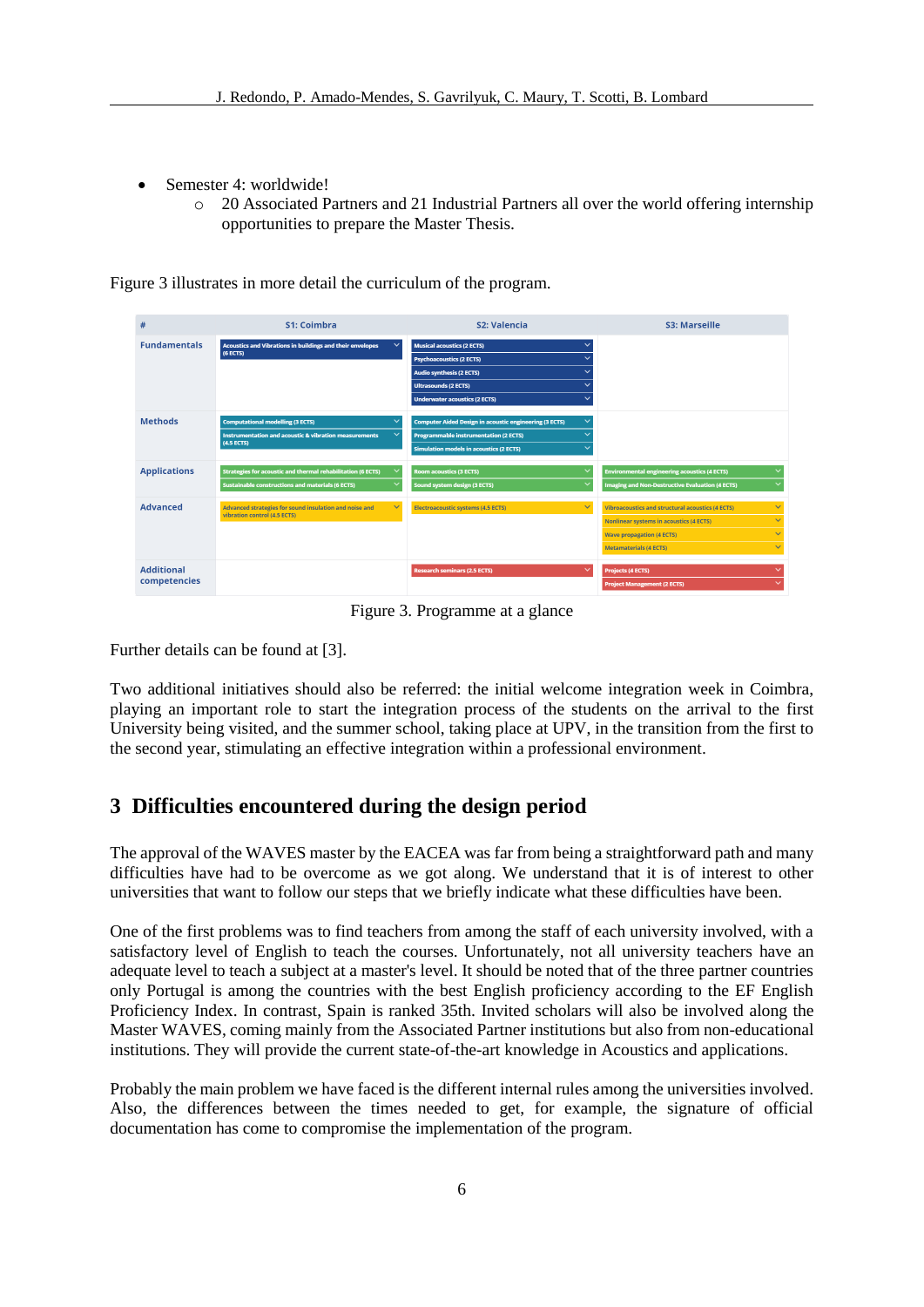Similarly, the national institutions (ministries) governing education in the three countries participating in the EMJMD WAVES, apply very different rules and laws. Unfortunately, more than 20 years after the declaration of Bologna, different schemes of combination of Bachelor and Master degrees are coexisting throughout the European territory. In particular, the three previously existing accredited Masters had different durations and teaching loads. Thus, the Coimbra Master's consisted of 90 ECTS, the Gandía Master's of 60 ECTS and the Marseille Master's of 120 ECTS. All of this has forced the restructuring (several changes of semester) of some subjects in the existing Master's which, depending on the country, have been more or less complicated.

Additionally, establishing tuition fees were one of the most complicated issues. Each of the countries involved has different prices that also depend on the nationality of the students in different ways. In this proposal a flat rate has been decided, in order to simplify the process.

### **4 Future of the proposal**

One of the most challenging aspects of an EMJMD is the future, after the end of the funding of the programme by the European Union. Each Full Partner should make what is necessary to enable the programme to continue with a valid national accreditation. Other financial supports will be actively sought by a dedicated person of the Consortium Committee in charge of this mission in the coming years. This person may be helped by the representatives of the 21 Industrial Partners. He/she can rely on dedicated people working in this sector at each partner University. The progress in the funding of the WAVES programme will be regularly reviewed, e.g. during the annual meeting of the Consortium Committee. The sources of funding fall into two categories:

- Direct Scholarships: At national level, it should be requested to concede scholarships to students from the 3 Programme Countries (Portugal, Spain and France) who want to study in the WAVES Master;
- General funding: We plan to have self-funded students during the whole period of the program. These students will be asked to pay tuition fees (2 k€/year for Erasmus Programme Country students and 4.5 k€/year for Partner Country students). During the EU funding period, we plan to increase from 4 self-funded students (at the first intake) to 8 self-funded students (at the last intake). It is reasonable to anticipate 10 self-funded students/intake after the EU funding period, especially after the graduation of the first cohort which can contribute to the successful promotion of the program. Apart from this we will try to get a relevant contribution from local authorities or funding companies/institutions which can give financial support on a regular basis or a single donation.

#### **Acknowledgements**

Authors acknowledge the financial support from the ERASMUS+ programme from the European Union.

#### **References**

[1] Education, Audiovisual and Culture Executive Agency web page. European Commission. [https://eacea.ec.europa.eu/homepage\\_en](https://eacea.ec.europa.eu/homepage_en)